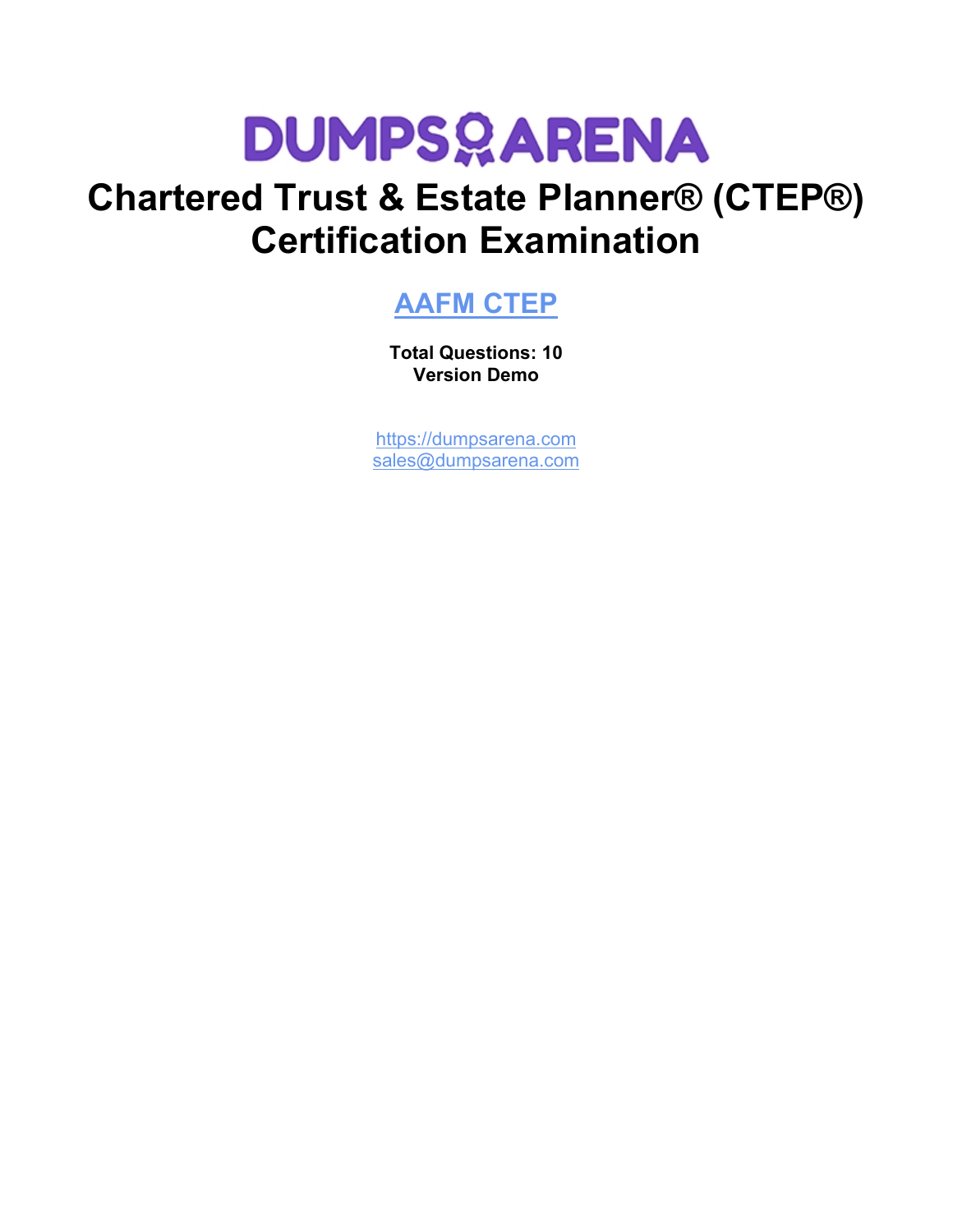#### **QUESTION NO: 1**

There are types of Insurance policies which are used in Estate Planning.

A. Two

- B. Three
- C. Four
- D. No limit on the types of Insurance Policies

Answer: A

#### **QUESTION NO: 2**

The Hindu Succession (Amendment Act), 2005 came into force from

A. 29th September,2005

- B. 9th September,2003
- C. 9th September,2005
- D. 29th September,2003

Answer: C

#### **QUESTION NO: 3**

Under \_\_\_\_\_\_\_\_\_\_\_\_, deduction (special exemptions) in respect of donations to certain funds, charitable institutions etc. is granted. In order to be eligible under this section, the charitable trust/institutions need to obtain a valid certificate by making an application to them on \_\_\_\_\_\_\_\_\_\_\_\_.

- A. Section 80G, Form 10G
- B. Section 80GGC, Form 10G
- C. Section 80U, Form 10A
- D. Section 80CCG,Form 10A

Answer: A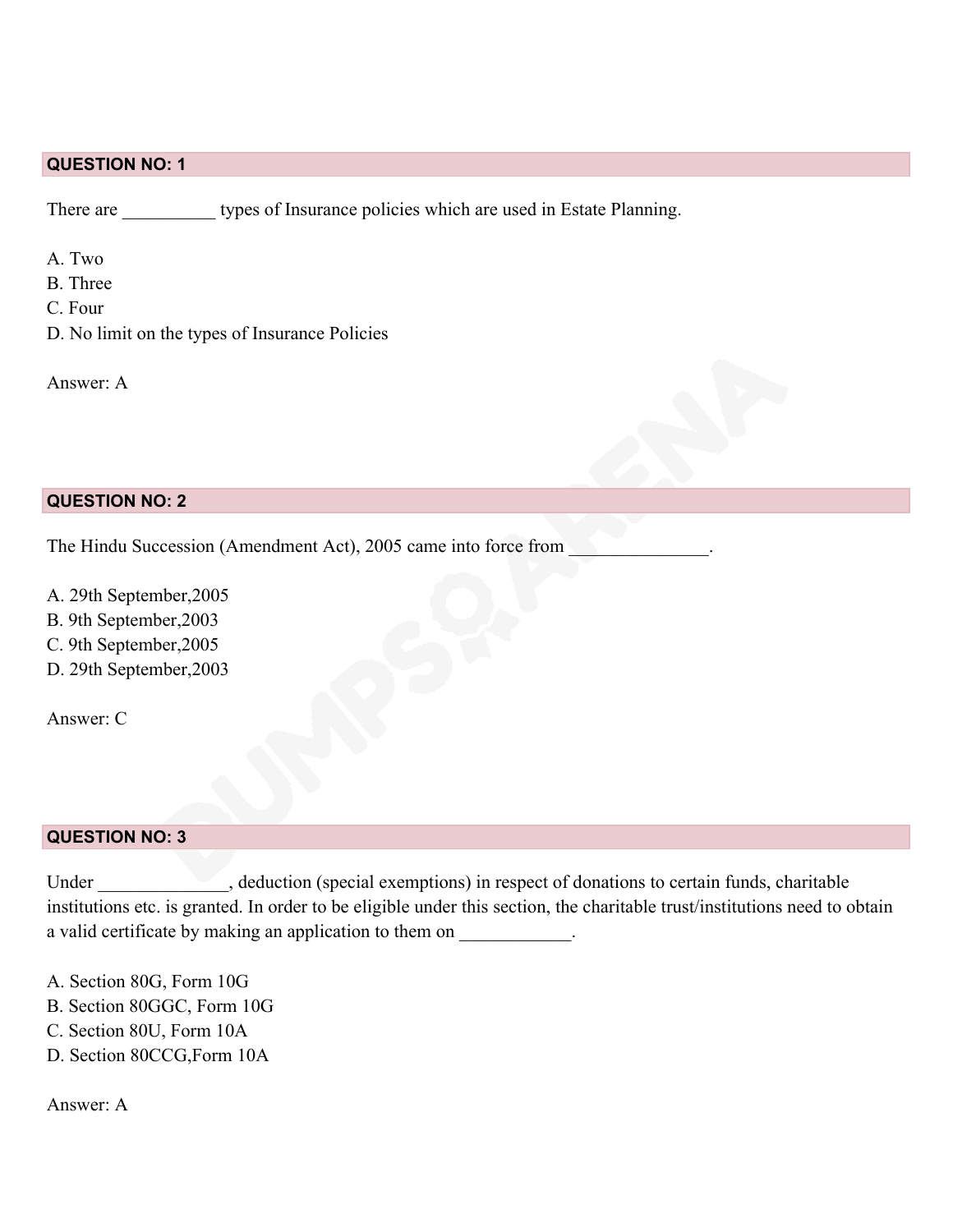

#### **QUESTION NO: 4**

R acquired a property by way of gift from his father in the previous year 1991-92 when its FMV was Rs. 3 lakh. The father had acquired the property in the previous year 1983-84 for Rs. 2 lakh. This property was introduced as capital contribution to a partnership firm in which R became a partner on 10/06/2011. The market value of the asset as on 10/06/2011 was 10 lakh, but it was recorded in the books of account of the firm at Rs. 8 lakh. Compute the capital gain chargeable in the hands of R.

A. Rs. 11,055/- B. Rs. 7,040/- C. Nil D. Rs. 3,075/-

Answer: A

#### **QUESTION NO: 5**

Which of the following statement(s) is/are correct?

| (i) | If the donee dies before acceptance<br>the gift is valid not void.                                                         |
|-----|----------------------------------------------------------------------------------------------------------------------------|
| (i) | For gift of moveable property, the<br>transfer must not be effected by a<br>registered instrument signed or by<br>delivery |

A. (i) only

B. (ii) only

C. Both (i) & (ii) are correct

D. Both (i) & (ii) are incorrect

Answer: A

**QUESTION NO: 6**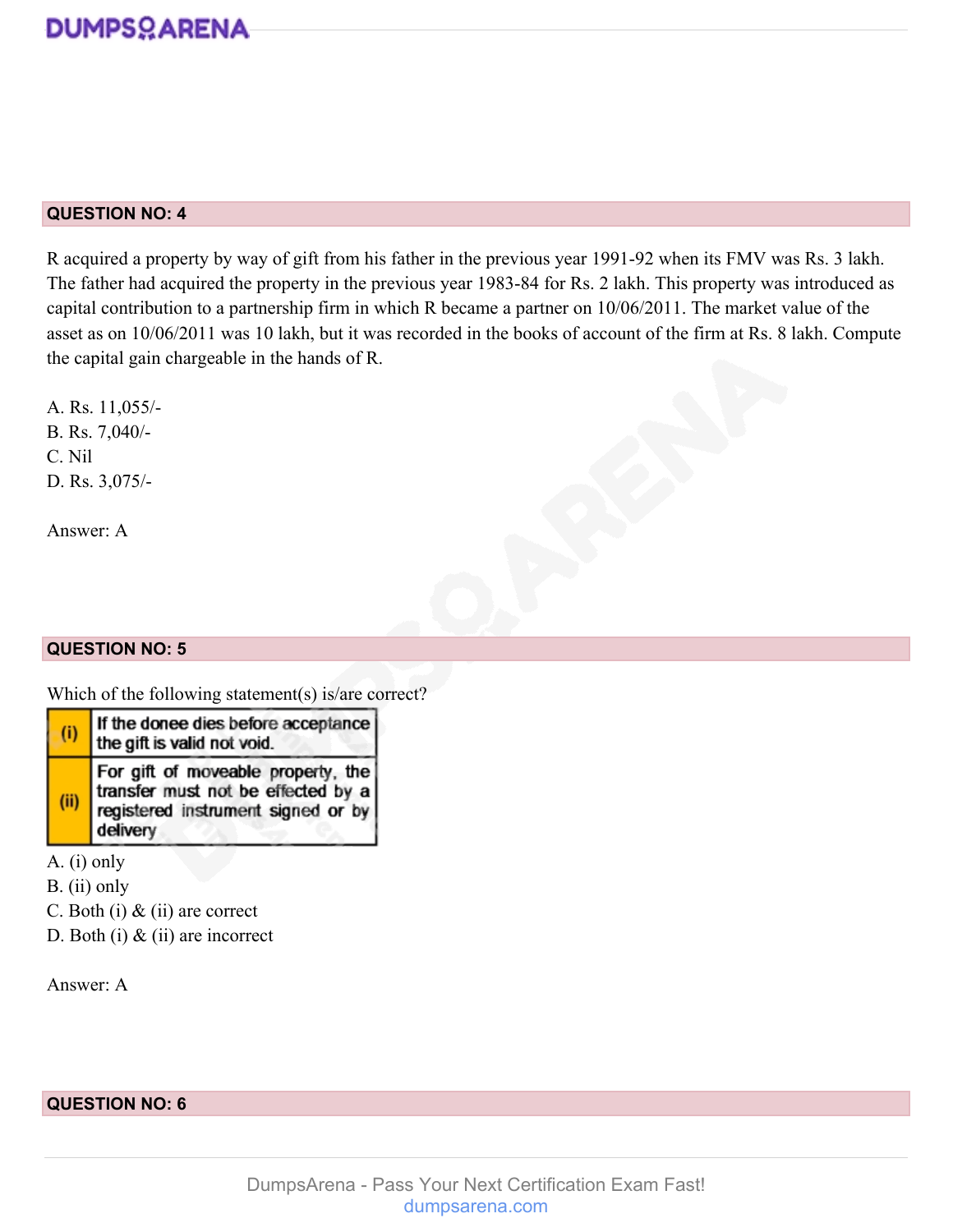# **DUMPSOARENA**

In case where the Filling Status is single, phase-out begin range is \_\_\_\_\_\_\_\_\_\_\_\_ (as in 2013).

A. \$250,000

B. \$372,500

C. \$150,000

D. \$300,000

Answer: A

## **QUESTION NO: 7**

Which of the following statement(s) about beneficiary is/are correct?

| (i)   | A beneficiary will normally be a<br>natural person, but it is perfectly<br>possible to have a company as the<br>beneficiary of a Trust. |
|-------|-----------------------------------------------------------------------------------------------------------------------------------------|
| (ii)  | With the exception of Charitable<br>Trusts, all trusts are required to<br>have ascertainable beneficiaries.                             |
| (iii) | A beneficiary can be a minor, or<br>under a mental disability.                                                                          |
| (iv)  | In case of a Fixed Trust, the bene-<br>ficiary's interest is proprietary.                                                               |

- A. None of the above
- B. Only (iv)
- C. All of the above
- D. All except (iii)

Answer: C

# **QUESTION NO: 8**

In \_\_\_\_\_\_\_\_\_\_ the parties have the right to withdraw from the contract as long as the parties do not leave the place of contract. In the buyer could cancel the sale if the seller has sold the goods at price higher than the market price.